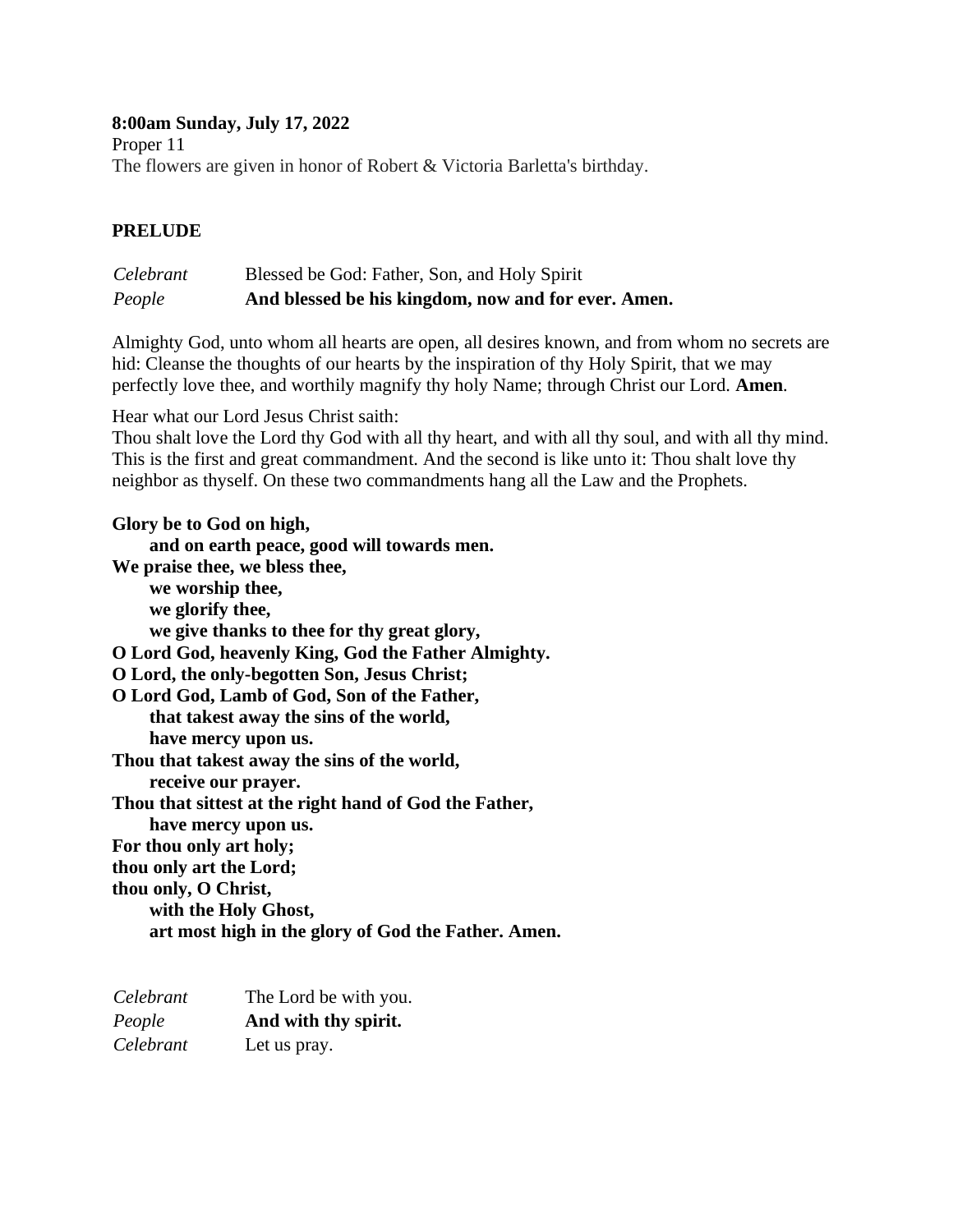Almighty God, the fountain of all wisdom, who knowest our necessities before we ask and our ignorance in asking: Have compassion, we beseech thee, upon our infirmities, and those things which for our unworthiness we dare not, and for our blindness we cannot ask, mercifully give us for the worthiness of thy Son Jesus Christ our Lord; who liveth and reigneth with thee and the Holy Spirit, one God, now and for ever. **Amen**.

## **The Lessons**

#### **READING: Colossians 1:15-28**

A Reading from Paul's letter to the Church in Colossus.

 $15$ [Jesus] is the image of the invisible God, the firstborn of all creation;<sup>16</sup>for in him all things in heaven and on earth were created, things visible and invisible, whether thrones or dominions or rulers or powers—all things have been created through him and for him. 17He himself is before all things, and in him all things hold together. 18He is the head of the body, the church; he is the beginning, the firstborn from the dead, so that he might come to have first place in everything. <sup>19</sup>For in him all the fullness of God was pleased to dwell, <sup>20</sup>and through him God was pleased to reconcile to himself all things, whether on earth or in heaven, by making peace through the blood of his cross.

<sup>21</sup>And you who were once estranged and hostile in mind, doing evil deeds, <sup>22</sup>he has now reconciled in his fleshly body through death, so as to present you holy and blameless and irreproachable before him—23provided that you continue securely established and steadfast in the faith, without shifting from the hope promised by the gospel that you heard, which has been proclaimed to every creature under heaven. I, Paul, became a servant of this gospel.

 $24I$  am now rejoicing in my sufferings for your sake, and in my flesh I am completing what is lacking in Christ's afflictions for the sake of his body, that is, the church. <sup>25</sup>I became its servant according to God's commission that was given to me for you, to make the word of God fully known, <sup>26</sup>the mystery that has been hidden throughout the ages and generations but has now been revealed to his saints. <sup>27</sup>To them God chose to make known how great among the Gentiles are the riches of the glory of this mystery, which is Christ in you, the hope of glory. 28It is he whom we proclaim, warning everyone and teaching everyone in all wisdom, so that we may present everyone mature in Christ.

| Reader |  |  |  | The Word of the Lord. |  |
|--------|--|--|--|-----------------------|--|
|        |  |  |  |                       |  |

#### *People* **Thanks be to God.**

#### **Psalm 15**

<sup>1</sup>LORD, who may dwell in your tabernacle? \* who may abide upon your holy hill? **<sup>2</sup>Whoever leads a blameless life and does what is right, \* who speaks the truth from his heart.** <sup>3</sup>There is no guile upon his tongue; he does no evil to his friend; \*

he does not heap contempt upon his neighbor.

#### **4 In his sight the wicked is rejected, \***

**but he honors those who fear the LORD.**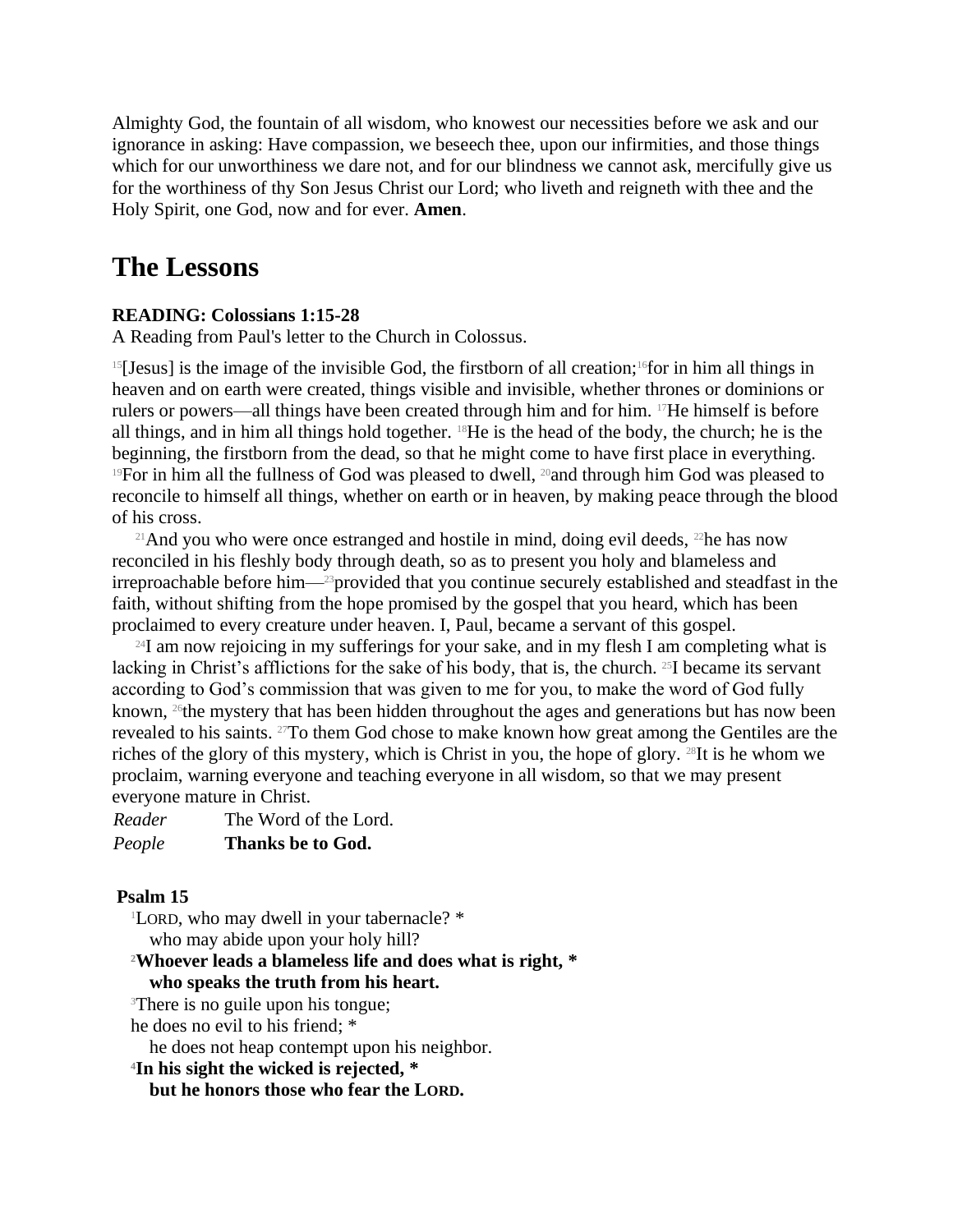<sup>5</sup>He has sworn to do no wrong \*

and does not take back his word.

**<sup>6</sup>He does not give his money in hope of gain, \***

**nor does he take a bribe against the innocent.**

<sup>7</sup>Whoever does these things \* shall never be overthrown.

#### **GOSPEL: Luke 10:38-42**

The Holy Gospel of our Lord Jesus Christ according to Luke.

#### *People* **Glory be to thee, O Lord.**

<sup>38</sup>As [Jesus and his disciples] went on their way, he entered a village where a woman named Martha welcomed him into her home. <sup>39</sup>She had a sister named Mary, who sat at the Lord's feet and listened to what he was saying. <sup>40</sup>But Martha was distracted by her many tasks; so she came to him and asked, "Lord, do you not care that my sister has left me to do all the work by myself? Tell her then to help me." 41But the Lord answered her, "Martha, Martha, you are worried and distracted by many things; <sup>42</sup>there is need of only one thing. Mary has chosen the better part, which will not be taken away from her."

The Gospel of the Lord. *People* **Praise be to thee, O Christ.**

#### **THE SERMON**

**THE CREED We believe in one God, the Father, the Almighty, maker of heaven and earth, of all that is, seen and unseen. We believe in one Lord, Jesus Christ, the only Son of God, eternally begotten of the Father, God from God, Light from Light, true God from true God, begotten, not made, of one Being with the Father. Through him all things were made. For us and for our salvation he came down from heaven: by the power of the Holy Spirit he became incarnate from the Virgin Mary, and was made man. For our sake he was crucified under Pontius Pilate; he suffered death and was buried. On the third day he rose again in accordance with the Scriptures; he ascended into heaven**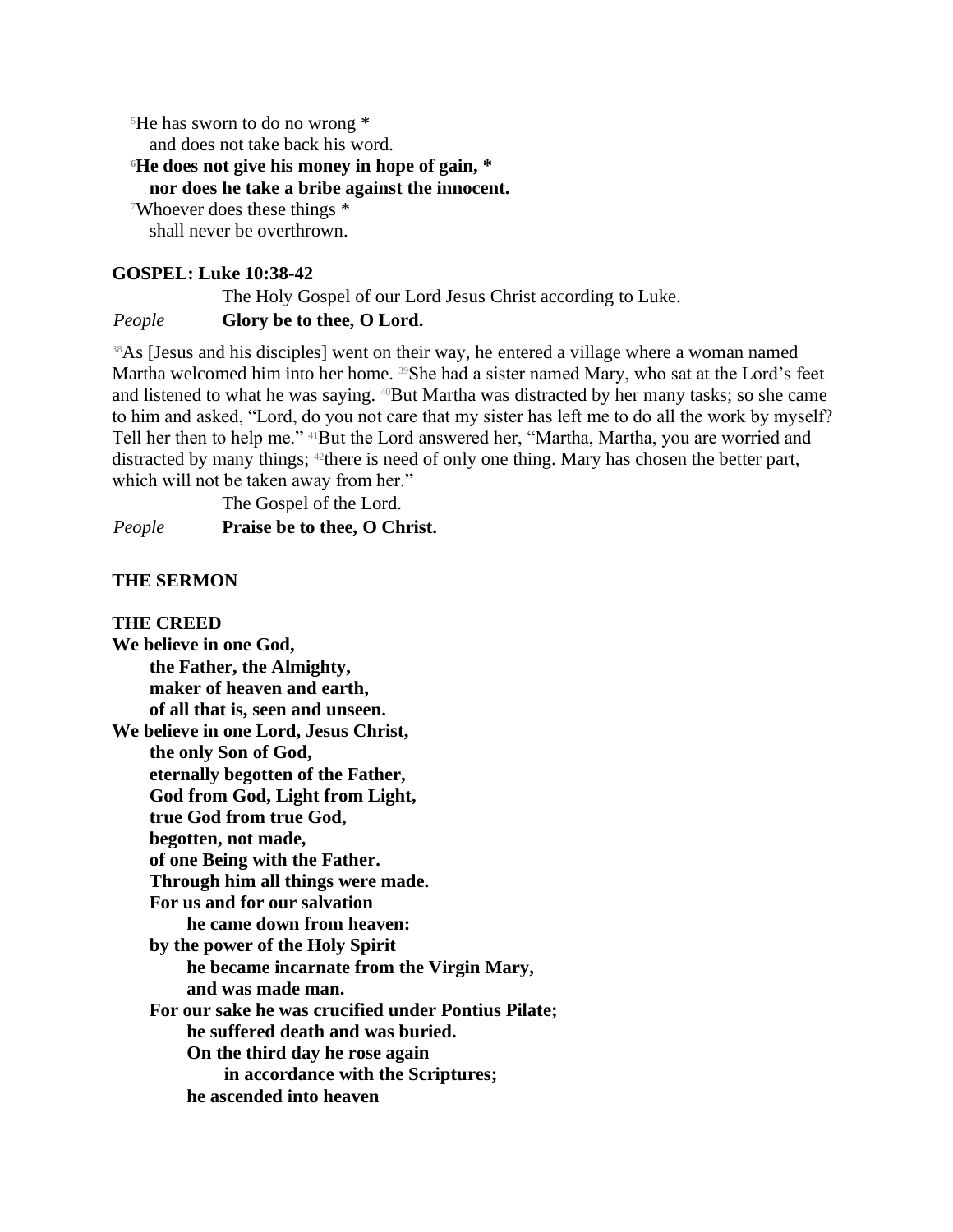**and is seated at the right hand of the Father. He will come again in glory to judge the living and the dead, and his kingdom will have no end. We believe in the Holy Spirit, the Lord, the giver of life, who proceeds from the Father and the Son. With the Father and the Son he is worshiped and glorified. He has spoken through the Prophets. We believe in one holy catholic and apostolic Church. We acknowledge one baptism for the forgiveness of sins. We look for the resurrection of the dead, and the life of the world to come. Amen.**

#### **THE PRAYERS OF THE PEOPLE**

Let us pray for the whole state of Christ's Church and the world.

Almighty and everliving God, who in thy holy Word hast taught us to make prayers, and supplications, and to give thanks for all men: Receive these our prayers which we offer unto thy divine Majesty, beseeching thee to inspire continually the Universal Church with the spirit of truth, unity, and concord; and grant that all those who do confess thy holy Name may agree in the truth of thy holy Word, and live in unity and godly love.

Give grace, O heavenly Father, to all bishops and other ministers [especially \_\_\_\_\_\_\_\_\_\_\_\_], that they may, both by their life and doctrine, set forth thy true and lively Word, and rightly and duly administer thy holy Sacraments.

And to all thy people give thy heavenly grace, and especially to this congregation here present; that, with meek heart and due reverence, they may hear and receive thy holy Word, truly serving thee in holiness and righteousness all the days of their life.

We beseech thee also so to rule the hearts of those who bear the authority of government in this and every land [especially \_\_\_\_\_\_\_\_\_\_], that they may be led to wise decisions and right actions for the welfare and peace of the world.

Open, O Lord, the eyes of all people to behold thy gracious hand in all thy works, that, rejoicing in thy whole creation, they may honor thee with their substance, and be faithful stewards of thy bounty.

And we most humbly beseech thee, of thy goodness, O Lord, to comfort and succor [\_\_\_\_\_\_\_\_ and] all those who, in this transitory life, are in trouble, sorrow, need, sickness, or any other adversity.

And we also bless thy holy Name for all thy servants departed this life in thy faith and fear [especially \_\_\_\_\_\_\_\_\_\_], beseeching thee to grant them continual growth in thy love and service; and to grant us grace so to follow the good examples of [\_\_\_\_\_\_\_\_\_\_ and of] all thy saints, that with them we may be partakers of thy heavenly kingdom.

Grant these our prayers, O Father, for Jesus Christ's sake, our only Mediator and Advocate. **Amen***.*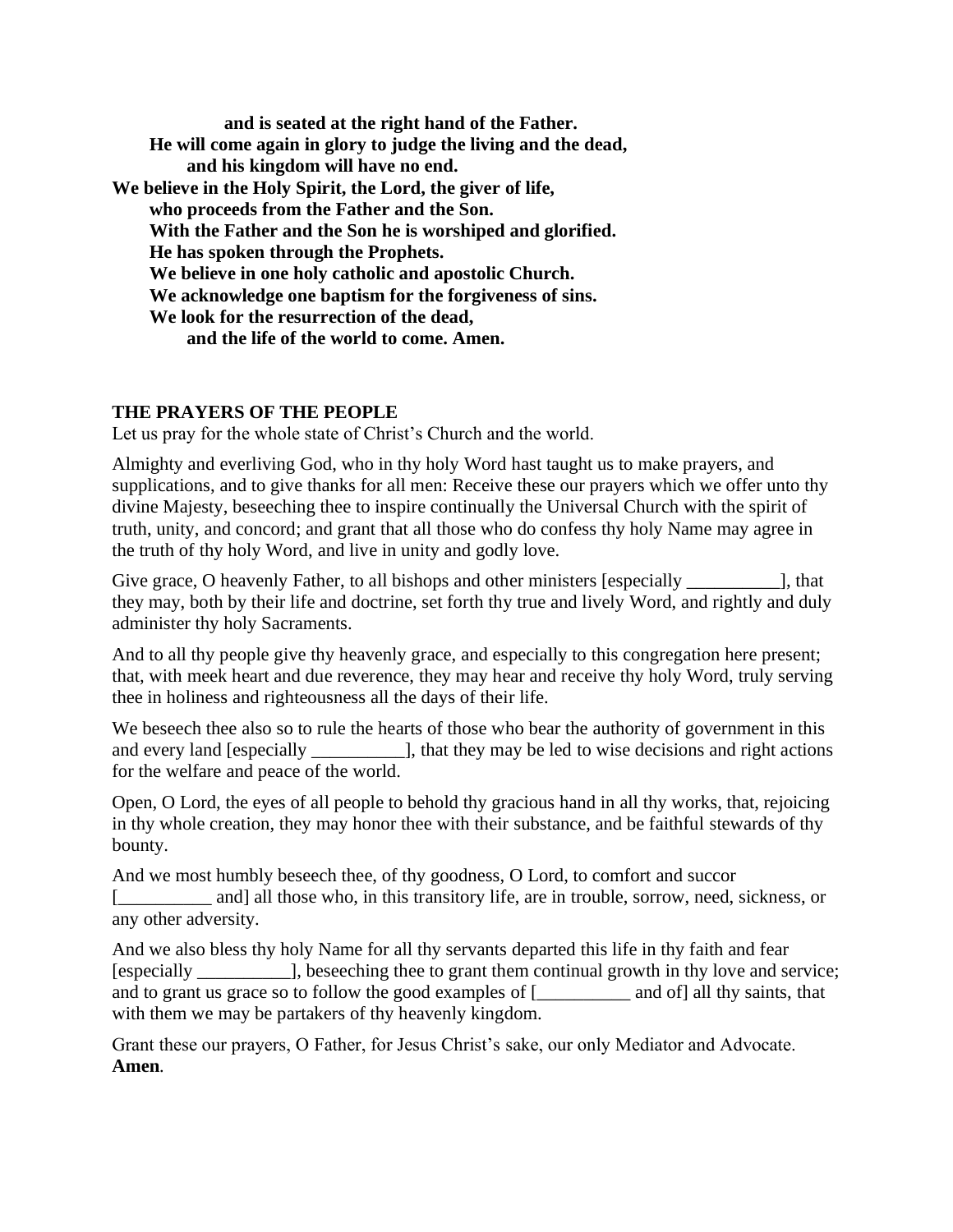**CONFESSION OF SIN** Let us humbly confess our sins unto Almighty God.

**Almighty God, Father of our Lord Jesus Christ, maker of all things, judge of all men: We acknowledge and bewail our manifold sins and wickedness, which we from time to time most grievously have committed, by thought, word, and deed, against thy divine Majesty, provoking most justly thy wrath and indignation against us. We do earnestly repent, and are heartily sorry for these our misdoings; the remembrance of them is grievous unto us, the burden of them is intolerable. Have mercy upon us, have mercy upon us, most merciful Father; for thy Son our Lord Jesus Christ's sake, forgive us all that is past; and grant that we may ever hereafter serve and please thee in newness of life, to the honor and glory of thy Name; through Jesus Christ our Lord. Amen.**

Almighty God, our heavenly Father, who of his great mercy hath promised forgiveness of sins to all those who with hearty repentance and true faith turn unto him, have mercy upon you, pardon and deliver you from all your sins, confirm and strengthen you in all goodness, and bring you to everlasting life; through Jesus Christ our Lord. **Amen***.*

#### **THE COMFORTABLE WORDS**

#### **THE PEACE**

*Celebrant* The peace of the Lord be always with you. *People* **And with thy spirit.**

# The Holy Communion

#### **OFFERTORY SENTENCE**

#### **OFFERTORY MUSIC**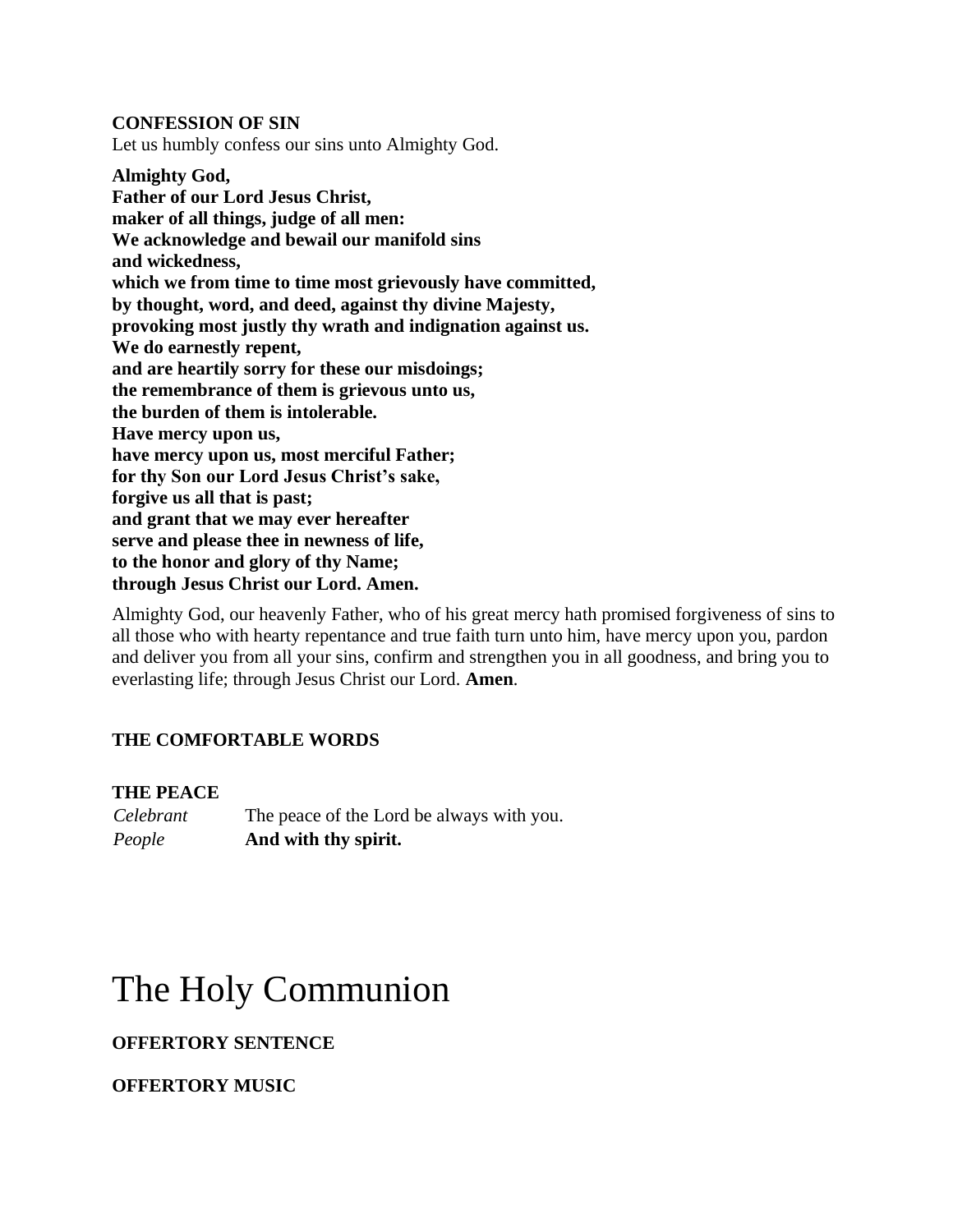| Celebrant | The Lord be with you.                   |
|-----------|-----------------------------------------|
| People    | And with thy spirit.                    |
| Celebrant | Lift up your hearts.                    |
| People    | We lift them up unto the Lord.          |
| Celebrant | Let us give thanks to the Lord our God. |
| People    | It is meet and right so to do.          |

It is very meet, right, and our bounden duty, that we should at all times, and in all places, give thanks unto thee, O Lord, holy Father, almighty, everlasting God.

Creator of the light and source of life, who hast made us in thine image, and called us to new life in Jesus Christ our Lord.

Therefore with Angels and Archangels, and with all the company of heaven, we laud and magnify thy glorious Name; evermore praising thee, and saying,

**Holy, holy, holy, Lord God of Hosts: Heaven and earth are full of thy glory. Glory be to thee, O Lord Most High. Blessed is he that cometh in the name of the Lord. Hosanna in the highest**.

All glory be to thee, O Lord our God, for that thou didst create heaven and earth, and didst make us in thine own image; and, of thy tender mercy, didst give thine only Son Jesus Christ to take our nature upon him, and to suffer death upon the cross for our redemption. He made there a full and perfect sacrifice for the whole world; and did institute, and in his holy Gospel command us to continue, a perpetual memory of that his precious death and sacrifice, until his coming again.

For in the night in which he was betrayed, he took bread; and when he had given thanks to thee, he broke it, and gave it to his disciples, saying, "Take, eat, this is my Body, which is given for you. Do this in remembrance of me."

Likewise, after supper, he took the cup; and when he had given thanks, he gave it to them, saying, "Drink this, all of you; for this is my Blood of the New Covenant, which is shed for you, and for many, for the remission of sins. Do this, as oft as ye shall drink it, in remembrance of me."

Wherefore, O Lord and heavenly Father, we thy people do celebrate and make, with these thy holy gifts which we now offer unto thee, the memorial thy Son hath commanded us to make; having in remembrance his blessed passion and precious death, his mighty resurrection and glorious ascension; and looking for his coming again with power and great glory.

And we most humbly beseech thee, O merciful Father, to hear us, and, with thy Word and Holy Spirit, to bless and sanctify these gifts of bread and wine, that they may be unto us the Body and Blood of thy dearly-beloved Son Jesus Christ.

And we earnestly desire thy fatherly goodness to accept this our sacrifice of praise and thanksgiving, whereby we offer and present unto thee, O Lord, our selves, our souls and bodies. Grant, we beseech thee, that all who partake of this Holy Communion may worthily receive the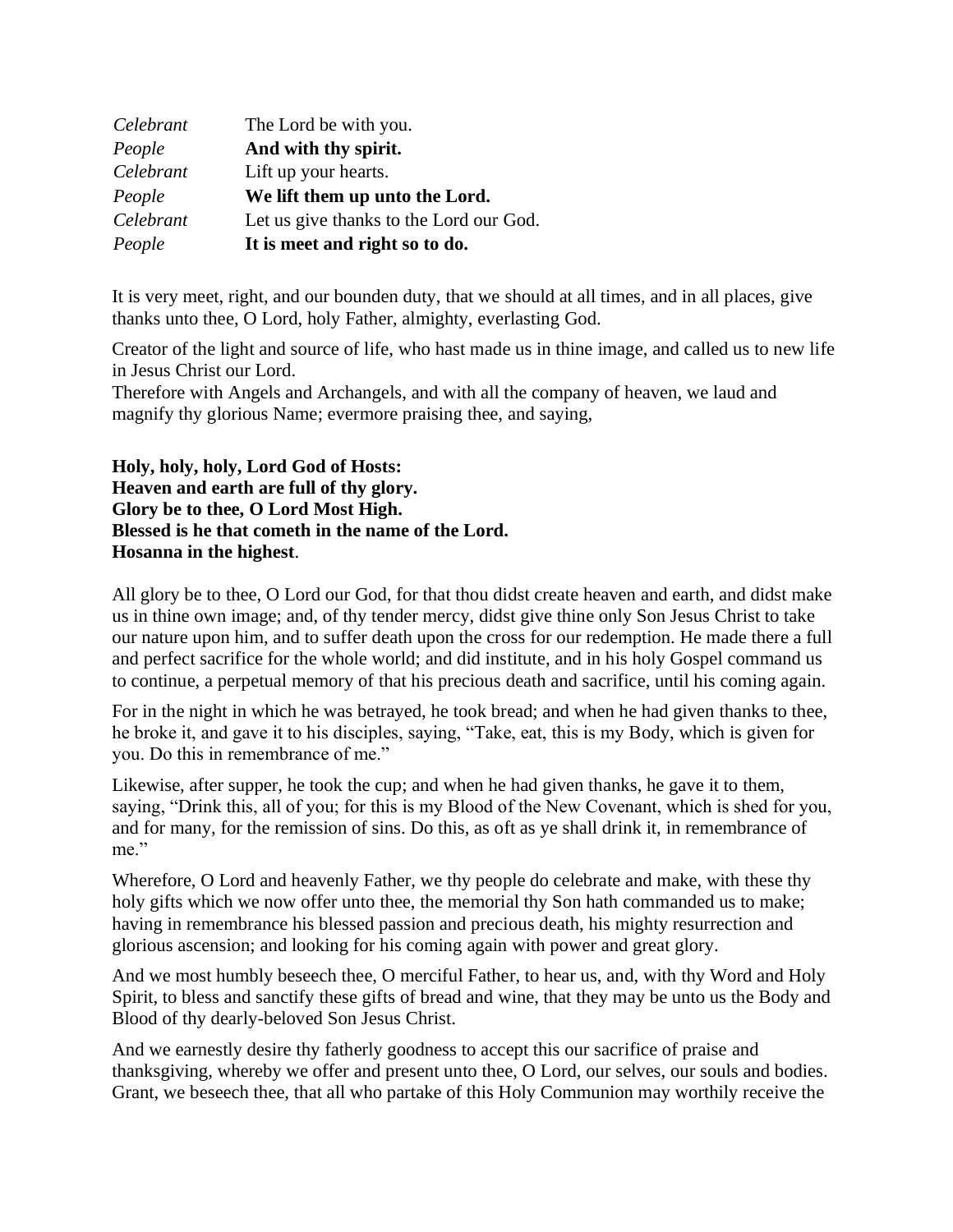most precious Body and Blood of thy Son Jesus Christ, and be filled with thy grace and heavenly benediction; and also that we and all thy whole Church may be made one body with him, that he may dwell in us, and we in him; through the same Jesus Christ our Lord;

By whom, and with whom, and in whom, in the unity of the Holy Ghost all honor and glory be unto thee, O Father Almighty, world without end. **AMEN***.*

#### **THE LORD'S PRAYER**

And now, as our Savior Christ hath taught us, we are bold to say,

**Our Father, who art in heaven, hallowed be thy Name, thy kingdom come, thy will be done, on earth as it is in heaven. Give us this day our daily bread. And forgive us our trespasses, as we forgive those who trespass against us. And lead us not into temptation, but deliver us from evil. For thine is the kingdom, and the power, and the glory, forever and ever. Amen.**

# **The Breaking of the Bread**

Lamb of God, you take away the sins of the world: **have mercy on us.** Lamb of God, you take away the sins of the world: **have mercy on us.** Lamb of God, you take away the sins of the world: **grant us peace.**

**We do not presume to come to this thy Table, O merciful Lord, trusting in our own righteousness, but in thy manifold and great mercies. We are not worthy so much as to gather up the crumbs under thy Table. But thou art the same Lord whose property is always to have mercy. Grant us therefore, gracious Lord, so to eat the flesh of thy dear Son Jesus Christ, and to drink his blood, that we may evermore dwell in him, and he in us. Amen.**

**INVITATION TO COMMUNION**

**DISTRIBUTION OF COMMUNION**

**COMMUNION MUSIC INSTRUMENTAL**